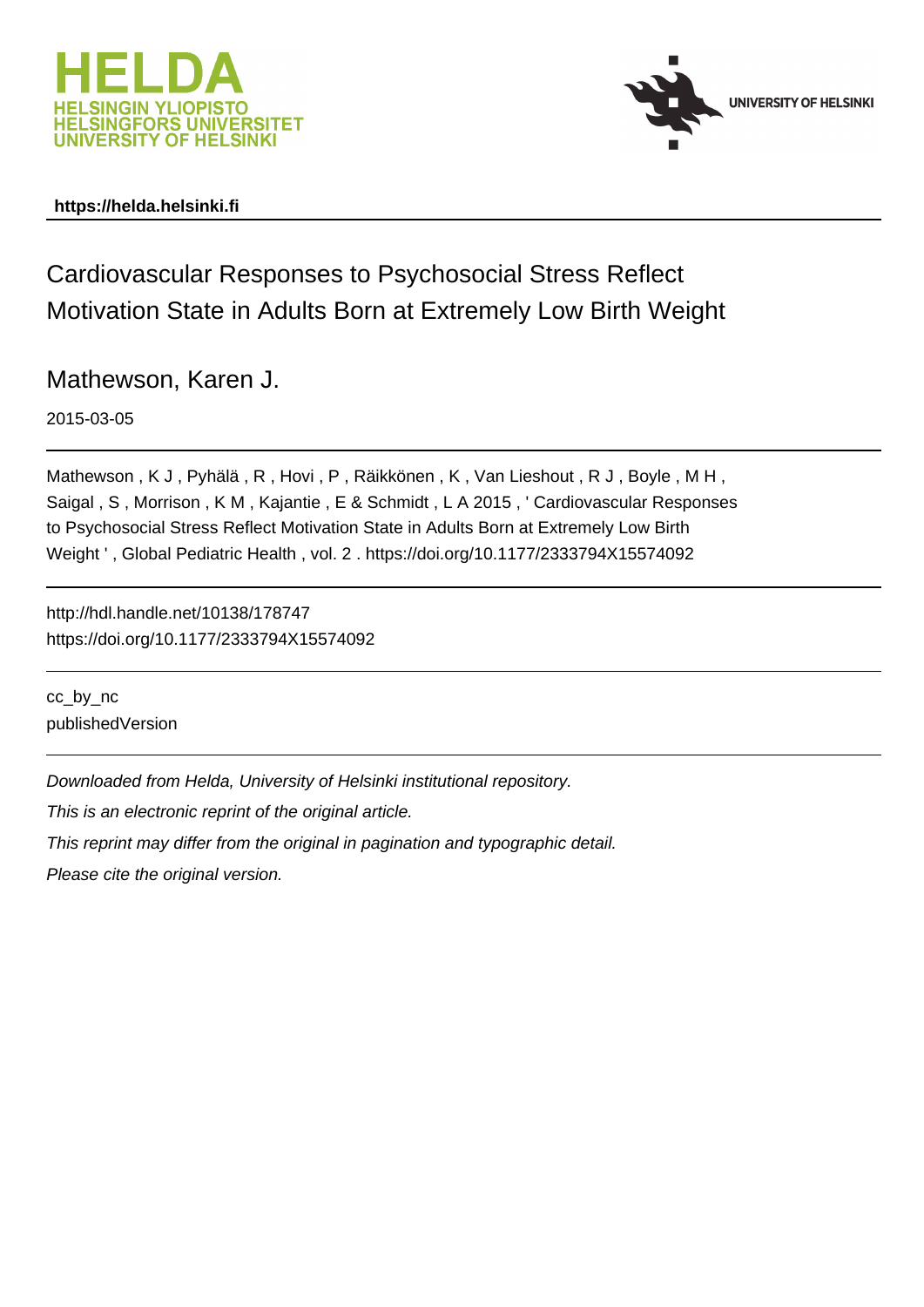# **Cardiovascular Responses to Psychosocial Stress Reflect Motivation State in Adults Born at Extremely Low Birth Weight**

Global Pediatric Health January-December 2015: 1–9 © The Author(s) 2015 DOI: 10.1177/2333794X15574092 gph.sagepub.com **SSAGE** 

Karen J. Mathewson, PhD<sup>I</sup>, Riikka Pyhälä, PhD<sup>2</sup>, Petteri Hovi, MD, PhD<sup>3,4</sup>, Katri Räikkönen, PhD<sup>2</sup>, Ryan J. Van Lieshout, MD, PhD<sup>1</sup>, Michael H. Boyle, PhD<sup>I</sup>, Saroj Saigal, MD<sup>I</sup>, Katherine M. Morrison, MD<sup>I</sup>, Eero Kajantie, MD, PhD<sup>3,4,5,6</sup>, and Louis A. Schmidt, PhD<sup>1</sup>

## **Abstract**

*Background*. Adults born extremely preterm appear to have more difficulty managing the stresses of early adulthood than their term-born peers. *Objective*. To examine the effects of being born at extremely low birth weight (ELBW; birth weight < 1000 g) versus at full term on cardiovascular responses to stress. *Method*. Cardiovascular responses were elicited during administration of a widely used laboratory stressor, the Trier Social Stress Test (TSST). *Results*. Term-born adults exhibited a larger decrease in total peripheral resistance and larger increase in cardiac output for TSST performance, reflecting greater resilience, than did ELBW adults. Furthermore, in ELBW participants but not controls, cardiovascular responses were correlated with anxiety, suggesting that their responses reflected feelings of stress. *Conclusions*. Skills-training and practice with relevant stressors may be necessary to increase the personal resources of ELBW participants for managing stress as they transition to adulthood.

#### **Keywords**

extremely low birth weight, prematurity, motivation states, cardiac output, total peripheral resistance, Trier Social Stress Test

## **Introduction**

Achieving the typical goals of early adulthood (e.g., living independently, getting a job, finding a partner) requires motivation and purposeful action. While the majority of individuals born very preterm report good quality of life in young adulthood, $1-3$  researchers have noted differences in their personality and behavior that may complicate the achievement of milestones associated with this life stage.<sup>4-7</sup> Young adults born at extremely low birth weight (ELBW; birth weight < 1000 g) are at elevated risk for problems related to internalizing symp $toms$ ,  $\frac{8}{3}$  shyness,  $\frac{9}{3}$  and behavioral inhibition.<sup>10,11</sup> Similarly, those born at very low birth weight (VLBW; birth weight < 1500 g) are likely to exhibit higher levels of cautiousness,<sup>12,13</sup> and lower levels of assertiveness and extraversion,<sup>13-15</sup> than their term-born peers. Inhibited behavior may contribute to difficulties in meeting the demands of young adulthood, a time of life where self-presentation tasks abound.

Situations often encountered during the transition to adulthood involve motivated performance, requiring an

individual to act instrumentally to achieve an important goal, with no guarantee of a successful outcome. These typically involve self-presentation, for example, delivering a speech or interviewing for a job. As such, these situations may be experienced as "stressful," affecting some individuals more than others.

Psychological states during motivated performance are reliably reflected in cardiovascular responses that represent the net activation of 2 important physiological systems. The presentation of virtually any stressor will activate the sympathetic-adrenomedullary (SAM)

1 McMaster University, Hamilton, Ontario, Canada <sup>2</sup>University of Helsinki, Helsinki, Finland  $^3$ National Institute for Health and Welfare, Helsinki, Finland 4 Helsinki University Central Hospital, Helsinki, Finland <sup>5</sup>Oulu University Central Hospital, Oulu, Finland 6 University of Oulu, Oulu, Finland

#### **Corresponding Author:**

Karen J. Mathewson, Department of Psychology, McMaster University, 1280 Main St W, Hamilton, Ontario, Canada L8S 4K1. Email: [mathewkj@mcmaster.ca](mailto:mathewkj@mcmaster.ca)

Creative Commons CC-BY-NC: This article is distributed under the terms of the Creative Commons Attribution- $|00\rangle$  $\left(\mathrm{cc}\right)$ NonCommercial 3.0 License (http://www.creativecommons.org/licenses/by-nc/3.0/) which permits non-commercial use, reproduction and distribution of the work without further permission provided the original work is attributed as specified on the SAGE and Open Access page (http://www.uk.sagepub.com/aboutus/openaccess.htm).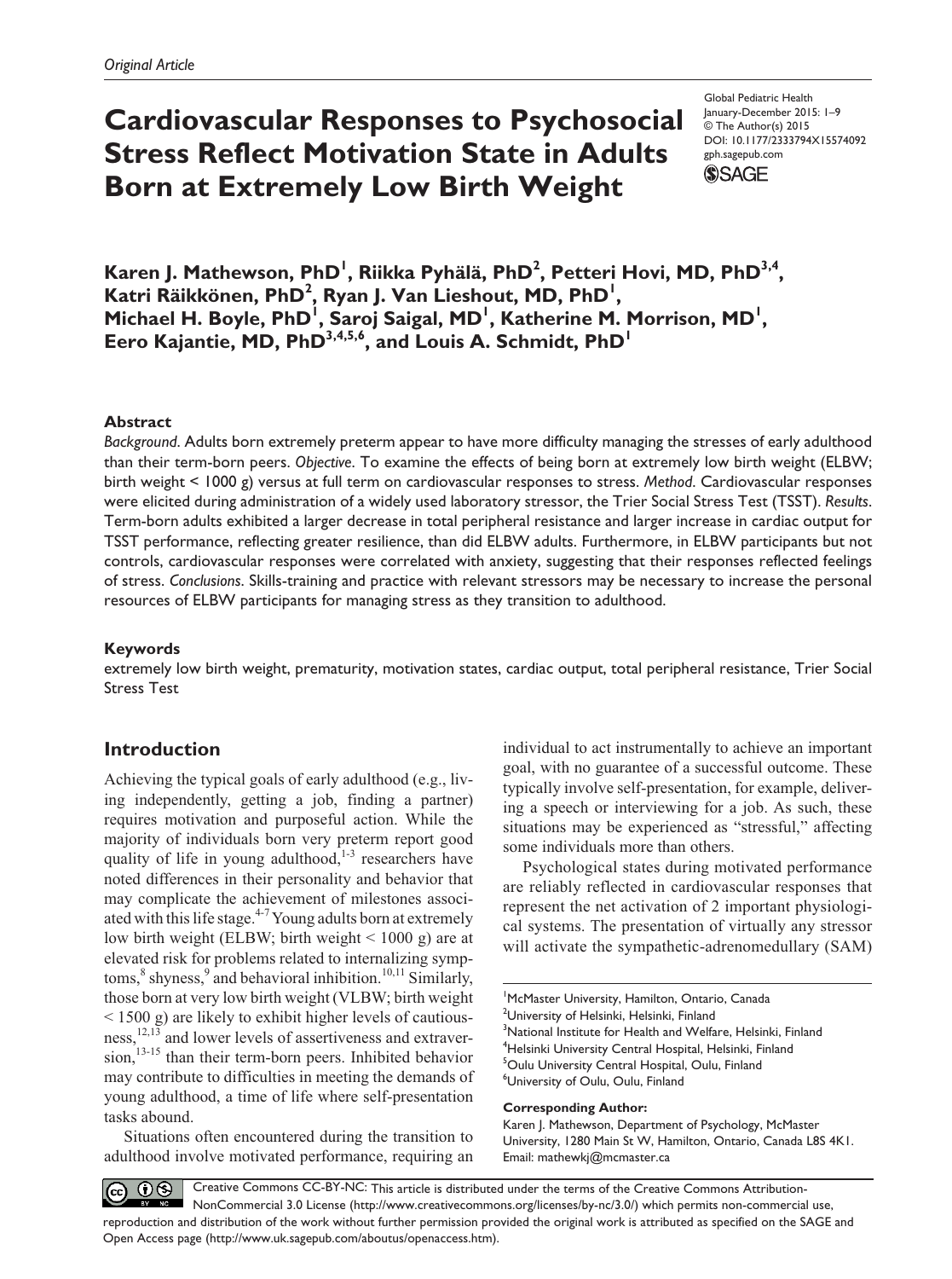system, releasing epinephrine, a fast-acting hormone that mobilizes energy reserves, increases heart rate and contractility, and dilates the vasculature to facilitate blood flow to the large muscles for an immediate response to situational demands. Quick onset and offset of the SAM system, coupled with limited activation of the hypothalamic–pituitary–adrenal (HPA) axis, signifies psychophysiological resilience, $16$  and has been associated with good performance outcomes during stressful tasks.<sup>17</sup> In contrast, situations that are experienced as "stressful" result in activation of both the SAM system and the HPA axis. Activation of the HPA axis releases cortisol, a relatively long-lasting hormone that inhibits the release of epinephrine, offsetting the vasodilation that would otherwise be initiated by the SAM system, while heart rate and contractility remain high.<sup>18,19</sup> However, joint activation of the SAM system and the HPA axis is metabolically costly, increasing allostatic load<sup>20</sup> and influencing task performance in the short run, and affecting cardiovascular health in the long run.

When engaged in challenging or stressful situations, heart rate and ventricular contractility increase (measured as reductions in heart period [HP] and pre-ejection period [PEP], respectively). However, additional cardiovascular changes, specifically, changes in total peripheral resistance (TPR), and cardiac output (CO), may distinguish between resilience and vulnerability to stress in the following way: a resilient response to a perceived challenge is reflected in reduced TPR, and substantially increased CO, changes that have previously been associated with physiological and emotional confidence.<sup>17</sup> Conversely, cardiovascular reactivity reflecting vulnerability to stress is evidenced as increased TPR, with little or no increase in  $CO.<sup>21-23</sup>$  Varying patterns of TPR and CO changes suggest contrasting motivation states.

#### *The Present Study*

Here, we examined affective and cardiovascular responses to stress in young adults born at ELBW. We know little about these relations during the transition to adulthood in ELBW survivors. Whether young adults born at ELBW differ from young adults born at term in their approach to motivated performance situations was tested in the present study using a well-known laboratory stressor, the Trier Social Stress Test  $(TSST).<sup>24</sup>$  This standardized public-speaking task requires individuals to prepare and deliver an impromptu speech in a mock job interview before a small audience. The TSST reliably elicits strong affective and physiological reactions in unselected populations,<sup>25</sup> as this task involves both motivated performance and exposure to social-evaluative threat (the possibility of being judged negatively by others).

Since ELBW survivors tend to experience more difficulties with social situations and behavioral inhibition than their peers, we hypothesized that term-born adults would approach this task as a manageable challenge, whereas adults born extremely preterm would find the same situation stressful. Term-born controls were expected to generate a more resilient cardiovascular response to TSST performance (lower TPR and greater CO), whereas ELBW participants were expected to exhibit a more vulnerable response (higher TPR and attenuated CO increase). Furthermore, to test the validity of our interpretation of the cardiovascular responses to TSST performance, we correlated cardiovascular reactivity to the TSST with subjective assessments of affective states during TSST performance in each group.

## **Method**

#### *Participants and Overview*

The ELBW and control participants were part of a larger study (the Helsinki Study of Very Low Birth Weight Adults), a cohort study of infants born at VLBW between 1978 and 1985 in a geographically defined area around Helsinki, Finland. All were cared for in a single neonatal intensive care unit of a regional center, the Children's Hospital at the Helsinki University Central Hospital. A control group, group-matched for sex and age, was identified from the records of all consecutive births at each of several birth hospitals. For each VLBW survivor, the next available singleton infant born at term (≥37 weeks) was selected. In 2004-2005, 166 (65.1% of those invited) VLBW and 172 (54.8%) term-born controls attended a clinical examination, described elsewhere. $26$  Of these, 56 VLBW and 44 term-born randomly selected participants participated in the TSST. Seven participants (3 VLBW, 4 controls) did not complete the test due to equipment difficulties or voluntary withdrawal.

Among the remaining 53 VLBW participants, 16 participants were born at ELBW  $(\leq 1000 \text{ g})$ , between 24.9 and 31.4 weeks' gestation, weighing between 670 and 1000 g. Due to the sample size, we chose an extreme groups approach to increase power to detect the presence of birth weight group differences in the cardiovascular indices.27 The ELBW subgroup was intentionally selected for study because these participants were exposed to the greatest risks associated with preterm birth: survival rates of infants born at ELBW were very low during the 1970s and 1980s, for example,  $45\%$ <sup>28</sup>Control participants were born between 38.0 and 42.3 weeks' gestation and weighed between 2520 and 4900 g at birth.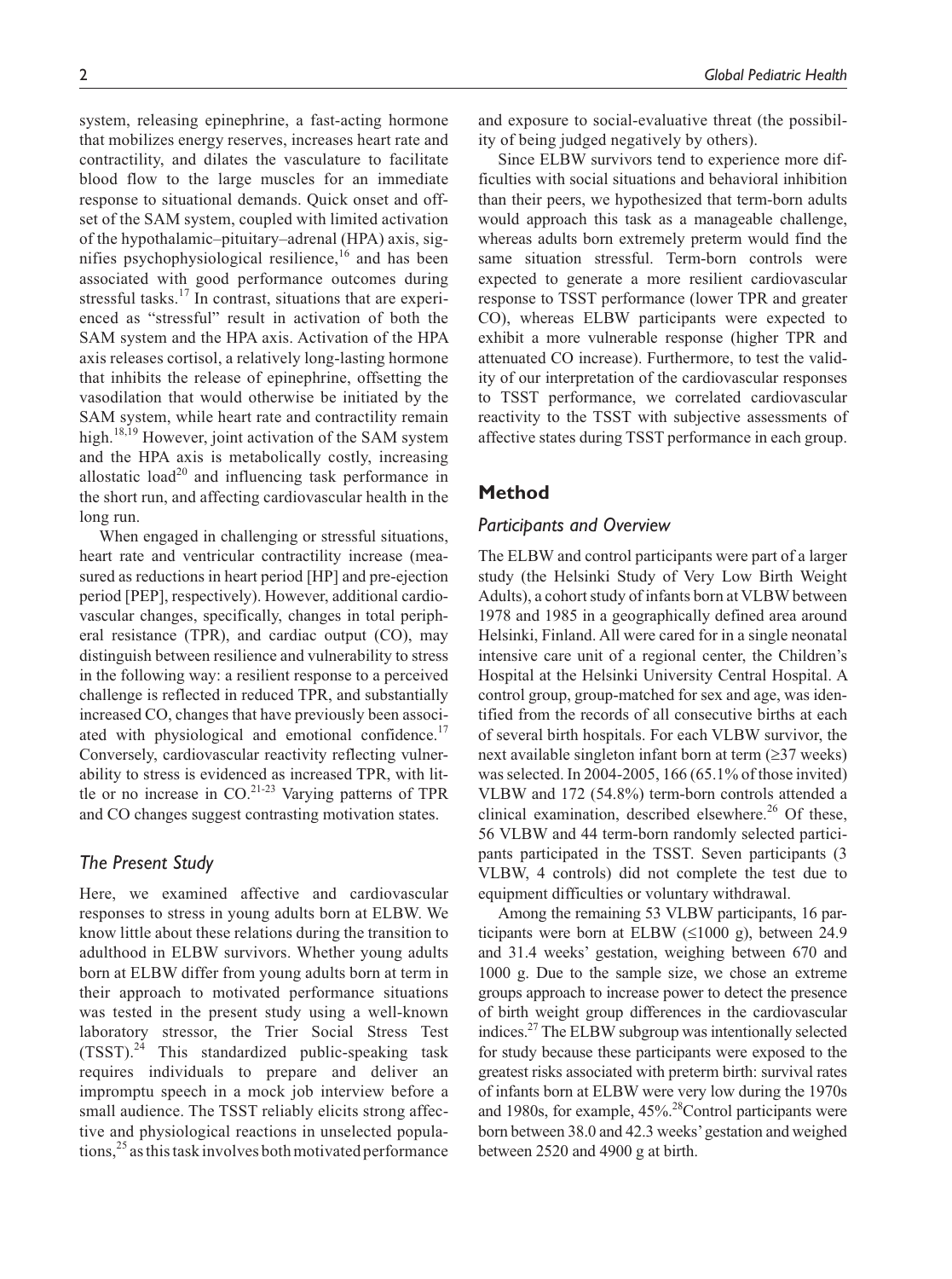Group comparisons were followed by correlational analyses of cardiovascular indices with subjective ratings and behavior tendencies for each group.

Only those with complete blood pressure, TPR, and CO data from both the resting and test conditions were included in our analyses. TPR and CO data from one control participant who showed no task engagement (eg, no reduction in HP; PEP unavailable) were eliminated from all analyses. The final sample included 35/44 controls (80% of those invited) and 13/16 young adults born at ELBW (81% of those invited).

#### *Self-Reported Affective Responses to TSST*

Participants were asked to provide subjective ratings of their affective state at 8 time points before, during, and after TSST performance. Participants rated themselves on terms adapted from a diary developed by Hedges et al,<sup>29</sup> using a scale ranging from 1 to 6 (low level to high level) to indicate how they felt at the time of each measurement. Means of 2 representative variables were selected for associations with cardiovascular reactivity measures in each group, one denoting an unworried, relatively relaxed state ("carefree"), and one representing a more anxious state ("anxious").

#### *Procedure*

Each participant provided informed consent before procedures began. Prior to the TSST, a 5-minute baseline recording of resting cardiovascular physiology was performed for each participant (ie, alone, standing in a relaxed position). We then administered the TSST, asking participants to explain to a 2-person evaluation committee in a 5-minute speech why they should be hired for a job, followed by 5 minutes of mental arithmetic. Except for delivering instructions, the committee minimized all verbal and nonverbal communication with the participant. The test was administered in a laboratory setting between 10:45 am and 4:10 pm.

Blood pressure and impedance measures (ZKG) were monitored using a Finometer (FMS, Amsterdam, Netherlands), a noninvasive, beat-to-beat, finger photo plethysmograph that had been validated against mercury sphygmomanometers.<sup>30</sup> Heart rate was recorded via 3 external electrocardiogram electrodes placed in a modified Lead II configuration. Blood pressure results have been reported previously.<sup>31</sup>

Autonomic parameters (HP, PEP, TPR, CO, systolic blood pressure [SBP], diastolic blood pressure [DBP]) were calculated offline for each individual from blood pressure, impedance, and cardiac data for the resting baseline ("rest") in its entirety (5 minutes total), and an

average of the TSST speech and arithmetic conditions ("task"), using Biopac Acqknowledge 3.8.1 software (Santa Barbara, CA) for HP, and WinCPRS software (Absolute Aliens Oy, Turku, Finland) for PEP, TPR, CO, SBP, and DBP. Reactivity measures (change scores) were calculated by subtracting each resting measure from the appropriate averaged task-related measure, a procedure commonly used in psychophysiological studies. $32$  The study protocol was approved by the Ethics Committee for Children and Adolescents' Diseases and Psychiatry at the Helsinki University Central Hospital.

#### *Statistical Analyses*

Preexisting group differences in the demographic variables, cardiovascular measures, and subjective measures were assessed in *t* tests or  $\chi^2$  tests. Two 2  $\times$  2 (group by condition) ANOVAs were used to estimate task engagement, measured by change in HP and PEP between rest and TSST performance, in each group. Declines in HP and PEP (increased heart rate and ventricular contractility) between rest and task performance indicate sympathetic activation, and by implication, task engagement. Next, a mixed model multivariate analysis of covariance (MANCOVA) was conducted on the TPR and CO change scores, to assess group differences in cardiovascular responses to the TSST. TPRreactivity and CO-reactivity scores were also combined to make one index (TPR/CO reactivity) for each participant, by subtracting standardized TPR-reactivity from standardized CO-reactivity, and analyzed by ANCOVA. Complementary to the absolute reactivity measures, the combined measure of TPR/CO reactivity allowed us to make group comparisons of cardiac activity changes relative to changes in vascular functioning.<sup>17,19,33,34</sup> Positive values of the combined TPR/CO reactivity measure index a greater sense of challenge, and negative values index greater stress. Subjective ratings experienced during the experimental protocol were assessed in separate 2 (group) by 8 (measurement) ANOVAs, and the group means were correlated with the cardiovascular reactivity measures. To account for violations of sphericity, Huynh-Feldt corrections were used to report significant results. Age, sex, body mass index (BMI), and parental history of hypertension were controlled statistically.

Converging evidence for the interpretation of cardiovascular markers as reflections of motivation states was obtained in analyses of 2 representative subjective ratings: "anxious," and "carefree". Anxiety was selected to reflect the degree of stress participants experienced, and ratings of relaxed, carefree feelings, the degree of challenge. Reliability for both anxiety (Cronbach's  $\alpha = .93$ ,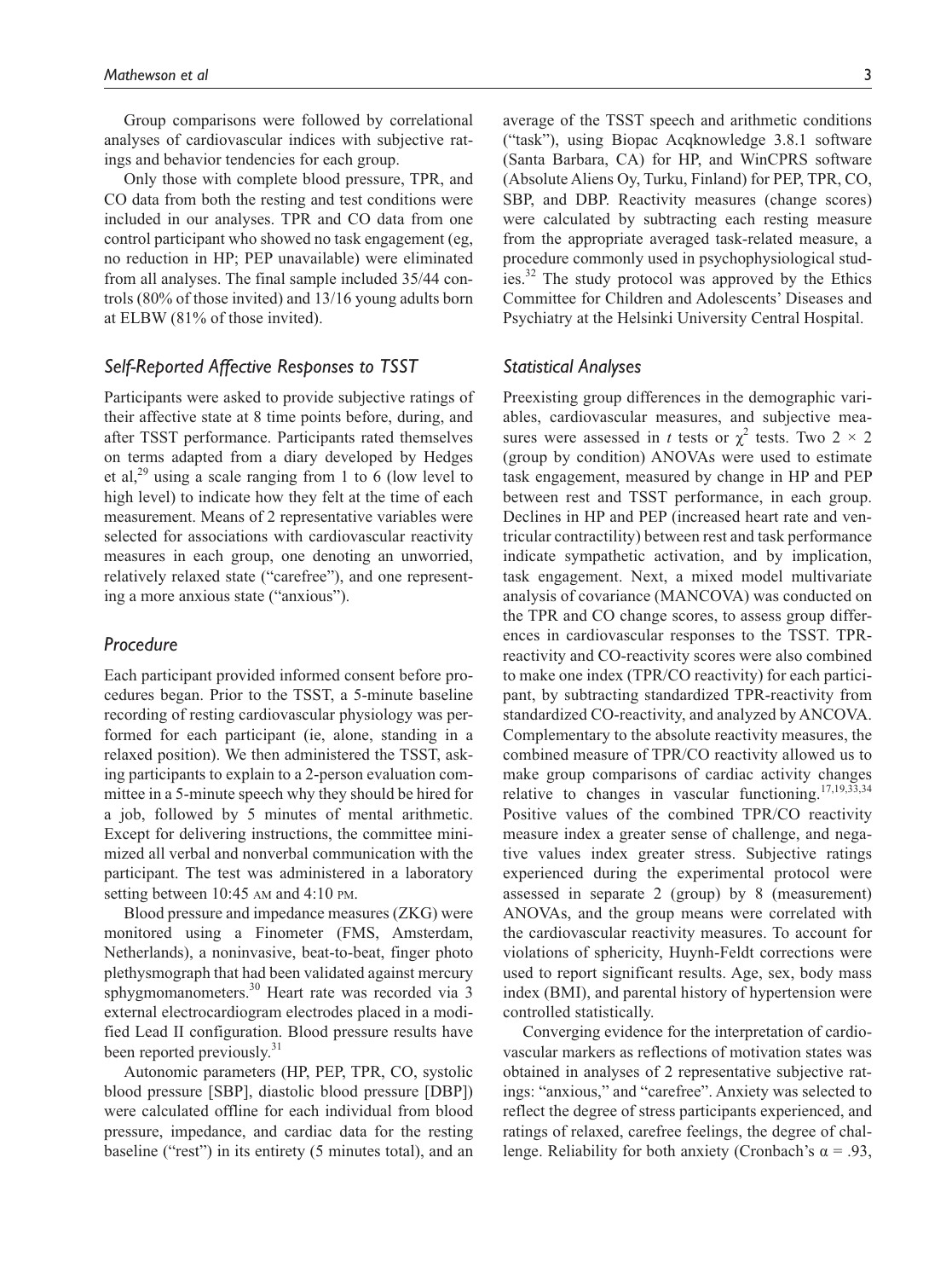**Table 1.** Characteristics of the Sample (Unadjusted Means).

|             | Controls ( $n = 35$ ),         |  |
|-------------|--------------------------------|--|
|             | Mean (SD)                      |  |
| 850 (114)   | 3585 (512)                     |  |
| 27.9(2.0)   | 40.2(1.2)                      |  |
| 7/6         | 2/33                           |  |
| 6/7         | 14/21                          |  |
| 1.08(1.0)   | 1.00(0.0)                      |  |
| 28.7(4.6)   | 28.8(5.7)                      |  |
| 4(31)       | 8(23)                          |  |
| $2.5$ (1.1) | 3.2(0.9)                       |  |
| 24.0(2.5)   | 23.7(2.0)                      |  |
| 1.65(0.1)   | 1.71(0.1)                      |  |
| 66.2(13.1)  | 71.2 (15.7)                    |  |
| 24.1(3.9)   | 24.3(4.8)                      |  |
|             | ELBW $(n = 13)$ ,<br>Mean (SD) |  |

Abbreviations: ELBW, extremely low birth weight; SD, standard deviation; SGA, small for gestational age; AGA, average for gestational age. \*\*\**P* < .001. \**P* < .05.

intraclass correlation coefficient  $= .61, P < .001$  and carefree ratings (Cronbach's  $\alpha$  = .88, intraclass correlation coefficient = .47,  $P < .001$ ) was good. The subjective ratings were then correlated with cardiovascular reactivity measures (TPR, CO, combined TPR/CO reactivity) separately for each group, to test for associations between cardiovascular reactivity and selfreported affective states. Significant associations with anxiety would support the interpretation that cardiovascular reactivity reflected stress responses during TSST performance, whereas significant associations with carefree states would suggest general resilience to TSST stress.

#### **Results**

#### *Demographic Data*

Included  $(n = 48)$  and excluded  $(n = 52)$  participants were similar with respect to all demographic variables (*P*s > .07), except that included participants (mean [*M*]  $= 23.8$  [2.1] years) were 1 year older than nonparticipants  $(M = 22.9$  [1.9] years,  $P < .03$ ), and mean birth weights (included: *M* = 2844 [1304]; excluded: 1575 [932] grams) and gestational ages (included:  $M = 36.8$ [5.7]; excluded: 31.6 [4.6] weeks) were larger for those included, as a result of having a greater number of control participants than ELBW participants in the final selection. Characteristics of the final sample are presented in Table 1.

#### *Between-Group Analyses*

Measures of HP and PEP were normally distributed in both groups (Shapiro–Wilk tests, *P*s > .08). Extreme

data from one ELBW outlier were excluded, and complete PEP data were available for 7 ELBW participants and 29 controls due to recording issues. As expected, HP,  $F(1, 45) = 75.98$ ,  $P < .001$ ,  $\eta_p^2 = .63$ , and PEP,  $F(1, 45) = .001$ 34) = 75.80,  $P < .001$ ,  $\eta_p^2 = .69$ , declined between rest and TSST performance across groups, with no interactions (*P*s > .08). PEP was greater in controls than ELBW survivors,  $F(1, 34) = 6.42$ ,  $P < .02$ ,  $\eta_p^2 = .16$ , suggesting greater resting contractility in the ELBW group. However, heart rate and contractility increased for task performance similarly in both groups, suggesting that the groups were equally engaged in the task. Covariance matrices and error variances for HP (Box's *M* = 3.22, *P* > .35; Levene's tests, *P*s > .20) and PEP (Box's *M* = 0.64, *P* > .90; Levene's tests, *P*s > .45) did not differ between groups.

A MANCOVA of the TPR-reactivity and CO-reactivity data revealed a significant effect of group, multivariate  $F(2, 41) = 3.87, p < .03, \eta_p^2 = .16$  (Pillai's trace), with age, sex, BMI, and parental history of hypertension controlled. Separate ANCOVAs for each variable revealed that group interacted with both TPR-reactivity,  $F(1, 42)$  $= 4.34, P < .05, \eta_p^2 = .09$ , and CO-reactivity,  $F(1, 42) =$ 7.84,  $P < .01$ ,  $\eta_p^2 = .16$ . Independent *t* tests of the TPRand CO-reactivity scores revealed that the direction of TPR change differed by group,  $t(46) = 2.05$ ,  $P < .05$ (increased in ELBW survivors, decreased in controls), and the magnitude of the increase in CO for task performance was larger in control participants than ELBW survivors,  $t(46) = 2.24$ ,  $P < .04$ .

Controlling for the same covariates as above, a oneway ANCOVA of the combined reactivity measure revealed a significant group difference,  $F(1, 42) = 7.03$ ,  $P < .02$ ,  $\eta_p^2 = .14$ . The TPR/CO reactivity index was positive in term-born participants (unadjusted *M* = 0.40,  $SD = 1.8$ ), but negative in ELBW survivors (unadjusted  $M = -0.95$ , SD = 1.7). A post hoc power analysis indicated the likelihood of detecting a group difference of this size (*d* = .73) was 61% (*α* = .05, 2-tailed). See Figure 1 and Table 2.\*

## *Associations Between Cardiovascular Responses to Laboratory Stress and Affective States*

The results of the ANOVA on subjective anxiety experienced during the experimental protocol indicated that ELBW survivors reported nonsignificantly higher levels of anxiety than controls during TSST performance,  $F(1, 36) = 2.81, P < .11, \eta_p^2 = .07$ , with no other effects (*P*s > .15). Analyzed similarly, carefree ratings declined across TSST performance across groups, *F*(7, 252) = 2.69,  $P < .02$ ,  $\eta_p^2 = .07$ , with no interaction or other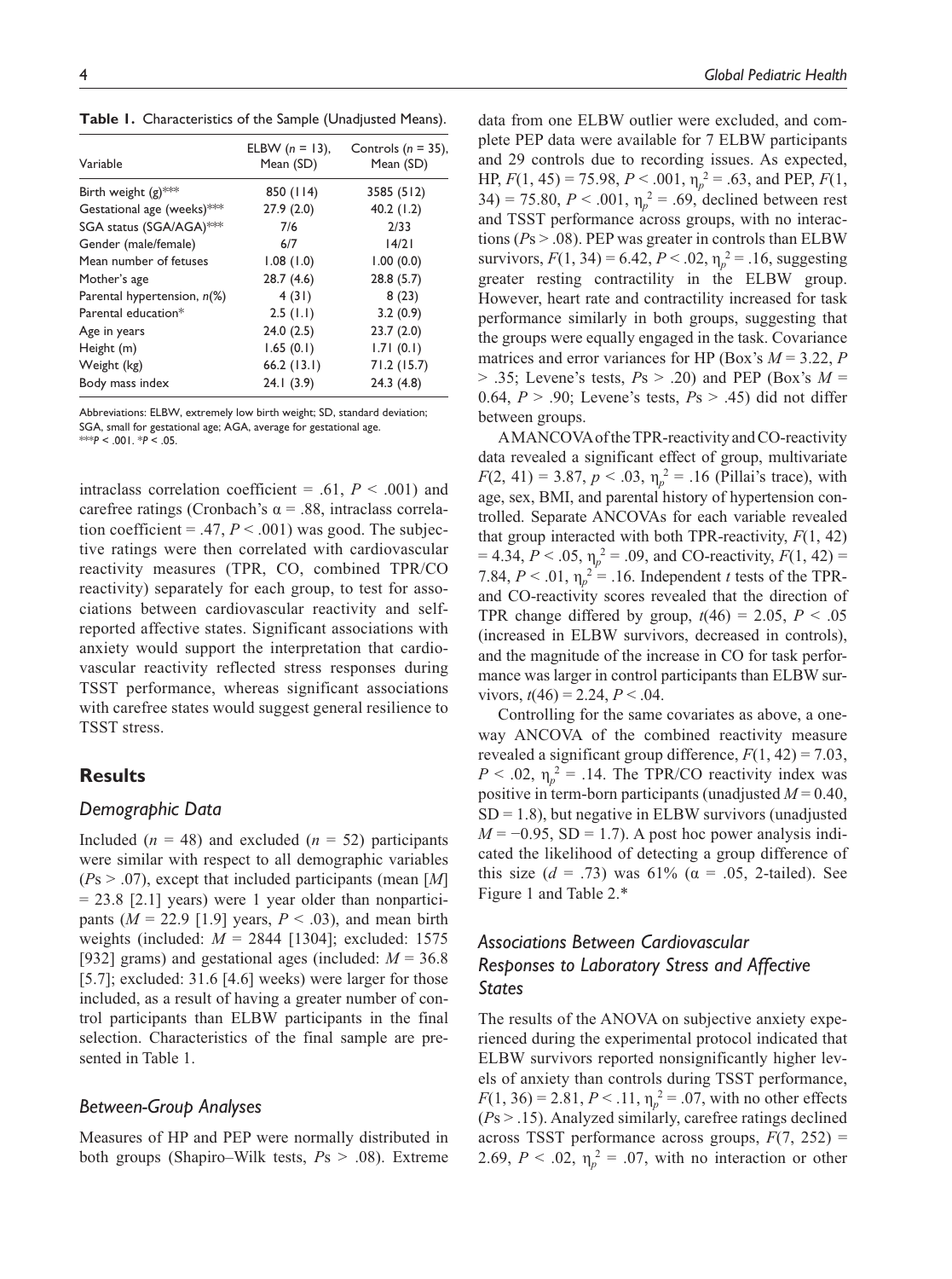

**Figure 1.** The combined reactivity index of change in total peripheral resistance (TPR) and cardiac output (CO), by group.

Combined TPR/CO Reactivity = CO-reactivity (*z*-score) − TPRreactivity (*z*-score).

Positive values reflect a challenged state. Negative values reflect a stressed state.

effects (*P*s > .14), suggesting that the groups responded similarly to the demands of TSST performance.

Subjective ratings were entered in correlation analyses with TPR-reactivity, CO-reactivity, and the combined TPR/CO reactivity measure. Results are presented in Table 3. In ELBW survivors, CO-reactivity and the combined measure were inversely associated with anxiety  $(P<sub>S</sub> < .04)$ , suggesting that in this group, anxiety declined in proportion to the increase in CO for TSST performance (greater CO-reactivity being an index of relative resilience). Controls showed no associations between anxiety and the cardiovascular reactivity measures ( $Ps > .35$ ). Group differences in the strengths of these correlations were significant, according to Fisher's *r* to *z* transformation (CO-reactivity:  $z = 2.26$ ,  $P < .03$ ; combined reactivity:  $z = 2.27$ ,  $P < .03$ , 2-tailed). In the control group, carefree ratings increased with all 3 indications of resilience: lower TPR reactivity (*P* < .04), greater CO reactivity  $(P < .06)$ , and a positive combined reactivity measure  $(P < .03)$ . ELBW participants showed no similar associations ( $Ps > .75$ ). Group differences in the strengths of the carefree correlations could not be confirmed using Fisher tests (*P*s > .30), but the associations in the control group were consistent with our predictions.

Together, the pattern of findings supported the notion that cardiovascular responses to TSST stress reflected ELBW anxiety, consistent with greater vulnerability to TSST stress, and suggested that cardiovascular responses

to TSST performance in controls reflected a relatively untroubled state, consistent with greater resilience to TSST stress.\*

#### **Discussion**

We found that young adults born at ELBW and their term-born peers exhibited comparable engagement in a widely used public speaking task, but exhibited significantly different responses to the task in terms of TPR and CO. Cardiovascular responses to the laboratory stressor suggested that ELBW survivors were more stressed than term-born controls in this relatively common situation: explaining in an interview why one should be hired. Whereas term-born young adults responded to the TSST stressor as a challenge for which they had adequate resources, those born at ELBW exhibited significant vulnerability to stress in the same situation.

## *What Do Cardiovascular Differences to Stress Reflect in ELBW Survivors? Blascovich's Biopsychosocial Model of Motivation*

Psychological states are reliably reflected in cardiovascular responses when people engage in motivated performance situations. In these instances (eg, applying for a job), a successful outcome is not guaranteed, even though achieving an important goal depends on the individual's actions. A biopsychosocial model of motivation states offers a theoretical approach for understanding psychological states during motivated performance situations.18 Perception of a situation as stressful or not follows from an immediate evaluation of personal resources vis-à-vis situational demands. When engaging an important, personally relevant stressor, individuals typically weigh the degree of uncertainty, potential loss, or effort required against their personal resources for meeting these demands (eg, their skills, the availability of external support). A situation is appraised as challenging but manageable when personal resources are perceived as relatively high and the demands of the situation are

<sup>\*</sup>The ELBW group had a relatively high proportion of adults born at SGA (41%; cf. Saigal et al,  $28:24%$ ). It was possible that intrauterine growth restriction, rather than extremely preterm birth, was responsible for the group differences in the motivation states reported above. Therefore, we repeated the main analyses with SGA status added to the covariates. The findings did not differ greatly from those of the original analyses. The ANCOVA for TPR/CO reactivity still indicated a significant group difference,  $F(1, 41) = 5.36, P < .03, \eta_p^2 = .12$ , but SGA status was not significant ( $P > .75$ ). These results suggested that cardiovascular responses to TSST performance were more likely influenced by preterm birth than SGA status.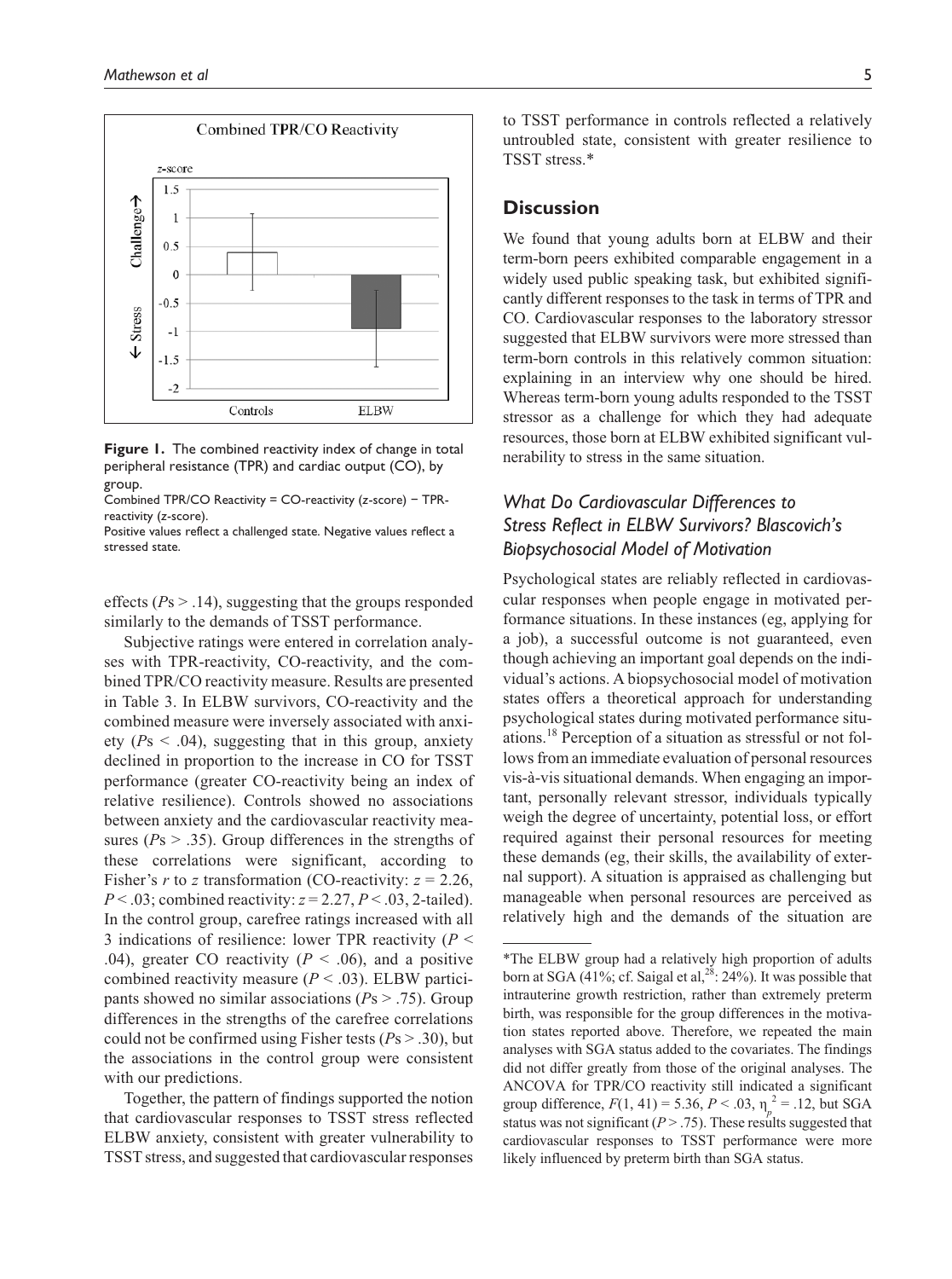| Variable                                                | ELBW $(n = 13)$ , Mean $(SD)$ | Controls( $n=35$ ), Mean (SD) | Mean Difference (95% CI)    |
|---------------------------------------------------------|-------------------------------|-------------------------------|-----------------------------|
| Resting TPR (dynes-s/cm <sup>-5</sup> )                 | 1296 (246)                    | 1325 (325)                    | $-29$ (-230 to 171)         |
| TPR reactivity (dynes-s/cm <sup>-5</sup> ) <sup>†</sup> | 65 (200)                      | $-64(190)$                    | 129 (2 to 255)              |
| Resting CO (L/min)                                      | 5.90(0.9)                     | 5.68(1.5)                     | $0.21$ (-0.69 to 1.11)      |
| CO reactivity (L/min)*                                  | $0.92$ (1.1)                  | 1.84(1.3)                     | $-0.91$ (-1.74 to $-0.09$ ) |
| TPR/CO reactivity*                                      | $-0.95(1.7)$                  | 0.40(1.8)                     | $-1.35$ (-2.51 to -0.19)    |
| Anxious (mean rating) <sup>*,<math>a</math></sup>       | 4.80(0.4)                     | 4.4 $(0.7)$                   | $0.39$ (0.01 to 0.78)       |
| Carefree (mean rating) <sup>a</sup>                     | 2.58(0.9)                     | 2.56(0.8)                     | $0.02$ (-0.64 to 0.68)      |

**Table 2.** Mean (SD) Cardiovascular, Behavioral, and Subjective Indices by Group, With Unadjusted Mean Differences Between Term-Born Controls and ELBW Participants.

Abbreviations: ELBW, extremely low birth weight; SD, standard deviation; CI, confidence interval; TPR, total peripheral resistance; CO, cardiac output.

<sup>a</sup>Analyses were conducted with available subjective ratings.

\**P* < .05. † *P* < .06

**Table 3.** Pearson (*r*) Correlations Between Cardiovascular Predictors and Mean Subjective Ratings (Anxious, Carefree) for Each Group.

|                                                             | <b>ELBW</b>               |                                                                      | Controls             |                              |
|-------------------------------------------------------------|---------------------------|----------------------------------------------------------------------|----------------------|------------------------------|
|                                                             | $(n = 10)$                | Anxious Carefree Anxious Carefree<br>$(n = 9)$ $(n = 28)$ $(n = 29)$ |                      |                              |
| <b>TPR-reactivity</b><br>CO-reactivity<br>TPR/CO reactivity | .55<br>$-.66*$<br>$-.68*$ | $-.12$<br>$-.06$<br>$-.01$                                           | $-.09$<br>.17<br> 14 | $-.40*$<br>$.36 +$<br>$.41*$ |

Abbreviations: ELBW, extremely low birth weight; TPR, total peripheral resistance; CO, cardiac output. \**P* < .05. † *P* < .06.

relatively low. Typically, when a situation is deemed to be challenging, TPR declines and CO increases, reflecting lower peripheral resistance and increased cardiac output. When these conditions are reversed, the situation is appraised as stressful, and TPR increases, while CO increases are attenuated or absent. Consequently, the belief that one's resources are inadequate to meet the demands of a given task contributes to a vulnerable, "stressed" motivation state that has distinct physiological markers. Conversely, performance outcomes are usually better when individuals feel challenged rather than stressed.<sup>21</sup>

Generating a physiological stress response to common situations is metabolically costly, and repeated activation of stressed states may ultimately lead to cardiovascular and immune system dysfunction.<sup>20,35</sup> The increased allostatic load associated with repeated or chronic exposure to stress may warrant special attention to the cardiovascular health of adults born at ELBW, particularly as they get older.

Two decades of empirical demonstrations (see Blascovich et  $al^{33}$  for a review) attest to the reliability

of cardiovascular markers in representing psychological states during motivated performance situations, and their usefulness for making predictions about behavior. Cardiovascular indices have now been empirically established as markers of motivation states in more than 30 studies,  $17$  spanning nearly 2 decades.  $18,36$ Moreover, they have been validated by subsequent real-world, physical<sup>22</sup> and cognitive performance.<sup>34</sup> In all cases, cardiovascular reactivity in the laboratory that is consistent with challenge motivation (as opposed to stress motivation) predicted better performance outcomes in everyday life.

In contrast, doubts about the likely success of one's efforts, decreased performance expectations, and attendant feelings of vulnerability all serve to impair performance because they reduce one's estimation of personal resources. $2^{3,37}$  To tip the balance of situational evaluations toward a challenged state may thus require increasing the personal resources of ELBW survivors for dealing with motivated performance situations. Skillstraining, increasing familiarity about specific situations such as job interviews, and choosing situations commensurate with one's skill level all work to improve one's personal resources.<sup>23</sup> Any of these strategies could be adopted to reduce the experience of stress experienced by young ELBW survivors in motivated performance situations.

## *Comparison of Early Adversity Associated With ELBW and Lifetime Adversity*

The present findings converge with those of a similar natural experiment involving typically developing young adults.37 In that study, the degree of cumulative lifetime adversity reported by participants moderated their cardiovascular responses to a significant laboratory stressor. Plotting cardiovascular responses as a function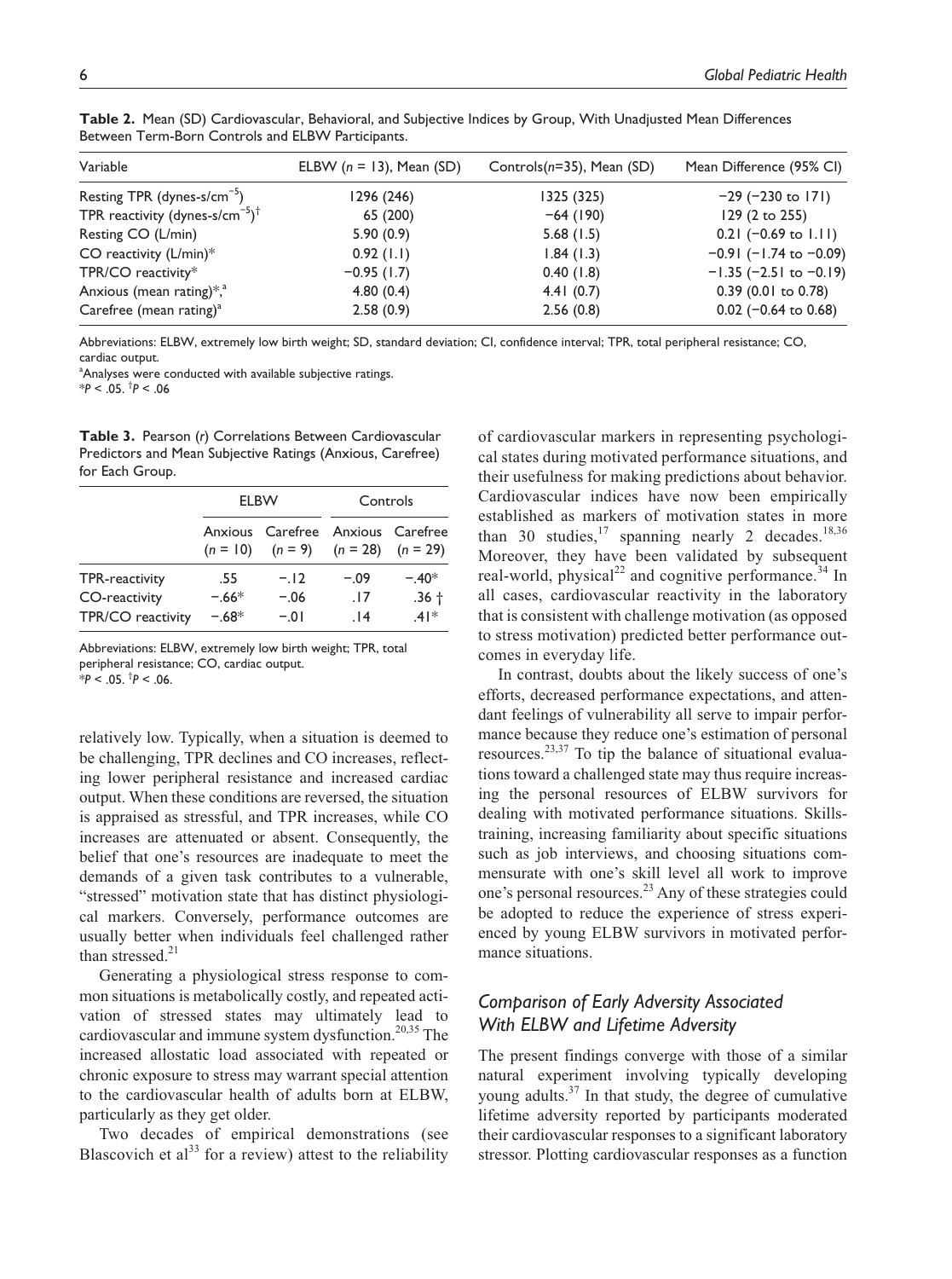of lifetime adversity yielded an inverted U-shaped function. Little or no exposure to adversity, and at the other extreme, high levels of adversity, were both associated with cardiovascular responses reflecting stress motivation states, whereas moderate exposure to adversity (in the middle of the U) was linked to cardiovascular responses typical of challenge motivation. The stressed states were associated with either consistent protection from adversity, which may preclude opportunities to develop necessary coping skills, or, continuous exposure to adversity, which may overwhelm and exhaust personal resources.<sup>16</sup> In contrast, limited exposure to adversity may provide opportunity to learn how to cope in difficult circumstances, thereby contributing to the perception of novel stressors as manageable.<sup>38</sup>

The present results appear to replicate the moderateand high-adversity conditions of Seery's inverted U. Here, young adults born at ELBW who had experienced serious early adversity generated cardiovascular responses to a stressor that resembled those of typically developing young adults who reported high levels of lifetime adversity. In like manner, cardiovascular markers in term-born controls resembled those of resilient young adults who reported moderate levels of lifetime adversity. The group differences suggest that being born at ELBW may influence cardiovascular responding in motivated performance situations, with consequences that are like those arising from high levels of lifetime adversity.

#### *Limitations*

Our sample size was necessarily small, due partly to the labor-intensive nature of the TSST and the relatively limited numbers of adults who survived being born at ELBW in the late 1970s and early 1980s. Nonetheless, the sample size was sufficient to reflect group differences in motivation states that fit Blascovich's biopsychosocial theory, and to suggest testable predictions for future study. For example, assuming the degree of resilience mobilized during TSST stress in the laboratory is similar to that of a real job interview, one could test for associations between cardiovascular markers during TSST performance and interview success (eg, being hired or promoted within a year of study participation), similar to other studies linking laboratory cardiovascular responses with real-world performance.<sup>22,34</sup> As well, cardiovascular profiles and subjective confidence levels of ELBW participants might begin to resemble those of controls, if these participants were given coaching on interview behavior and time to prepare a job interview speech in advance of testing.

A second limitation may concern the model of challenge versus stress motivation. Some researchers<sup>39</sup> have

argued that constructs such as situational demands and resource appraisals are poorly specified by the model, putting a special onus on researchers to demonstrate that participants indeed perceive motivated performance situations as the researchers propose. Our tests of association between cardiovascular markers and subjective states during TSST performance were designed to provide such a demonstration. Correlational analyses showed that cardiovascular reactivity reflecting stress motivation was associated with anxiety uniquely in ELBW survivors, whereas in control participants, cardiovascular reactivity was associated with a more carefree state. Both dissociations support the ecological validity of the biopsychosocial model in the context of job interview performance. While Blascovich and colleagues acknowledge the lack of narrowly defined constructs in their model, $33$  they maintain that this strategy is intentional, as it reflects the complexity of real-world perceptions and a wide variety of influences on human motivation, including some that are unconscious or not easily observed.

#### *Conclusions*

For reasons that are not entirely clear, young adults born at ELBW have been slower to achieve financial stability and other forms of independence in young adulthood than their term-born counterparts. Vulnerability in motivated performance situations may have adverse effects that directly affect employment and other opportunities in young adulthood, as performance outcomes are usually better when individuals feel challenged, rather than stressed. Given that the tasks of young adulthood are indeed difficult, increased skills-training, practice with specific situations such as job interviews, and choosing situations commensurate with one's skill level would all work to improve the personal resources of ELBW survivors, with positive consequences for cardiovascular responding, motivation, and ultimately, behavioral performance.

#### **Acknowledgments**

We would like to thank research nurses Anne Kaski and Paula Nyholm, data manager Sigrid Rosten, and research assistant Jarkko Volanen for their excellent contributions. This research was part of the Helsinki Study of Very Low Birth Weight Adults.

#### **Author Contributions**

KJM contributed to conception and design; contributed to acquisition, analysis, and interpretation; drafted manuscript; critically revised manuscript; gave final approval; agrees to be accountable for all aspects of work ensuring integrity and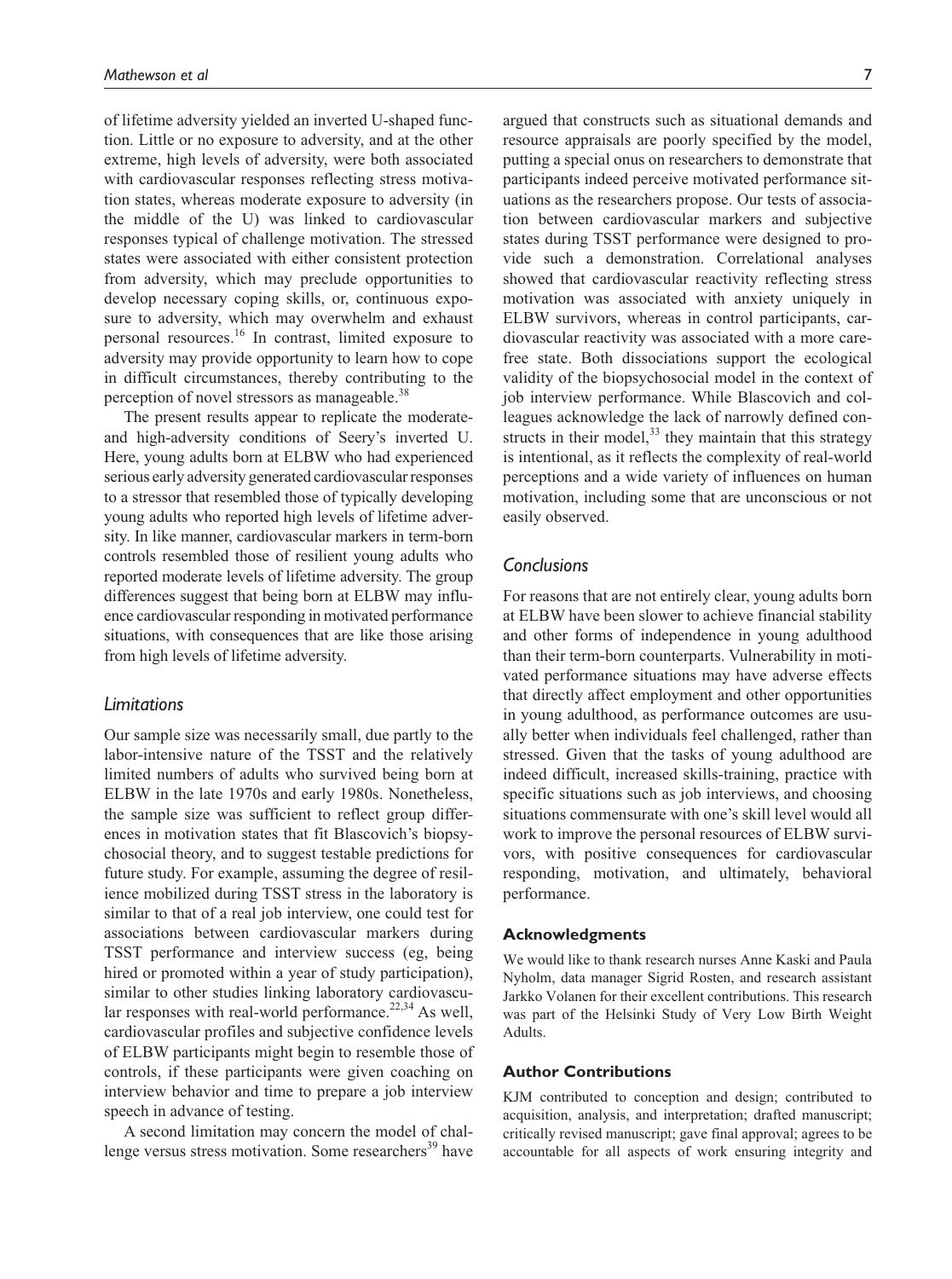accuracy. RP contributed to design; contributed to acquisition, analysis, and interpretation; critically revised manuscript; gave final approval; agrees to be accountable for all aspects of work ensuring integrity and accuracy. PH contributed to interpretation; critically revised manuscript; gave final approval; agrees to be accountable for all aspects of work ensuring integrity and accuracy. KR contributed to analysis and interpretation; critically revised manuscript; gave final approval; agrees to be accountable for all aspects of work ensuring integrity and accuracy. RJVL contributed to analysis and interpretation; critically revised manuscript; gave final approval; agrees to be accountable for all aspects of work ensuring integrity and accuracy. MHB contributed to analysis and interpretation; critically revised manuscript; gave final approval; agrees to be accountable for all aspects of work ensuring integrity and accuracy. SS contributed to interpretation; critically revised manuscript; gave final approval; agrees to be accountable for all aspects of work ensuring integrity and accuracy. KMM contributed to interpretation; critically revised manuscript; gave final approval; agrees to be accountable for all aspects of work ensuring integrity and accuracy. EK contributed to analysis and interpretation; critically revised manuscript; gave final approval; agrees to be accountable for all aspects of work ensuring integrity and accuracy. LAS contributed to analysis and interpretation; critically revised manuscript; gave final approval; agrees to be accountable for all aspects of work ensuring integrity and accuracy.

#### **Declaration of Conflicting Interests**

The author(s) declared no potential conflicts of interest with respect to the research, authorship, and/or publication of this article.

#### **Funding**

The author(s) disclosed receipt of the following financial support for the research, authorship, and/or publication of this article: Canadian Institutes of Health Research (CIHR) Team Grant (2009H00529), the Academy of Finland, the University of Helsinki, the Finnish Medical Society Duodecim, Finska Läkaresällskapet, the Finnish Foundation for Pediatric Research, the Finnish Special Governmental Subsidiary for Health Sciences, the Jalmari and Rauha Ahokas Foundation, the Juho Vainio Foundation, the Novo Nordisk Foundation, the Päivikki and Sakari Sohlberg Foundation, the Signe and Ane Gyllenberg Foundation, the Yrjö Jahnsson Foundation, the Orion-Pharma Foundation, the Sigrid Juselius Foundation, and the Pediatric Graduate School of the University of Helsinki.

#### **References**

- 1. Cooke RWI. Health, lifestyle, and quality of life for young adults born very preterm. *Arch Dis Child*. 2004;9: 201-206.
- 2. Saigal S, Stoskopf B, Pinelli J, et al. Self-perceived health-related quality of life of former extremely low birth weight infants at young adulthood. *Pediatrics*. 2006;118: 1140-1148.
- 3. Gäddlin PO, Finströmm O, Sydsjö G., Leijon, I. Most very low birth weight subjects do well as adults. *Acta Paediatr*. 2009;98:1513-1520.
- 4. Allin MPG. Pre-term babies grown up: understanding a hidden public health problem. *Psychol Med*. 2010;40:5-7.
- 5. Goddeeris JH, Saigal S, Boyle MH, Paneth N, Streiner D, Stoskopf B. Economic outcomes in young adulthood for extremely low birth weight survivors. *Pediatrics*. 2010;126:e1102-e1108.
- 6. Harrison DW. Outcomes in young adulthood for verylow-birth-weight infants. *N Engl J Med*. 2002;347: 141-143.
- 7. Saigal S, Stoskopf B, Streiner D, et al. Transition of extremely low birth weight infants from adolescence to young adulthood. *JAMA*. 2006;295:667-675.
- 8. Boyle MH, Miskovic V, Van Lieshout RJ, et al. Psychopathology in young adults born at extremely low birth weight. *Psychol Med*. 2011;41:1763-1774.
- 9. Schmidt LA, Miskovic V, Boyle MH, Saigal S. Shyness and timidity in young adults who were born at extremely low birth weight. *Pediatrics*. 2008;122:e181-e187.
- 10. Waxman JA, Van Lieshout RJ, Boyle MH, Saigal S, Schmidt LA. Still cautious: personality characteristics of extremely low birth weight adults in their early 30s. *Pers Indiv Differ*. 2013;55:967-971.
- 11. Schmidt LA, Miskovic V, Boyle MH, Saigal S. Frontal electroencephalogram (EEG) asymmetry, salivary cortisol, and internalizing behavior problems in young adults who were born at extremely low birth weight. *Child Dev*. 2010;81:183-199.
- 12. Hack M, Youngstrom EA, Cartar L, et al. Behavioral outcomes and evidence of psychopathology among very low birth weight infants at age 20 years. *Pediatrics*. 2004;114:932-940.
- 13. Pesonen AK, Räikkonen K, Heinonen K, et al. Personality of young adults born prematurely: the Helsinki study of very low birth weight adults. *J Child Psychol Psychiatry*. 2008;49:609-617.
- 14. Allin MPG, Rooney M, Cuddy M, Wyatt J, Walshe M, Rifkin MR. Personality in adults who were born preterm. *Pediatrics*. 2006;117:309-316.
- 15. Pyhälä R, Räikkonen K, Pesonen AK, et al. Behavioral inhibition and behavioral approach in young adults with very low birth weight: the Helsinki study of very low birth weight infants. *Pers Indiv Differ*. 2009;46:106-110.
- 16. Dienstbier RA. Arousal and physiological toughness: implications for mental and physical health. *Psychol Rev*. 1989;96:84-100.
- 17. Weisbuch M, Seery MD, Ambady N, Blascovich J. On the correspondence between physiological and nonverbal responses: nonverbal behavior accompanying challenge and threat. *J Nonverbal Behav*. 2009;33:141-148.
- 18. Blascovich J. Challenge and threat. In: Elliott AJ, ed. *Handbook of Approach and Avoidance Motivation*. Mahwah, NJ: Lawrence Erlbaum; 2008:431-446.
- 19. Seery MD, Weisbuch M, Blascovich J. Something to gain, something to lose: the cardiovascular consequences of outcome framing. *Int J Psychophysiol*. 2009;73:308-212.